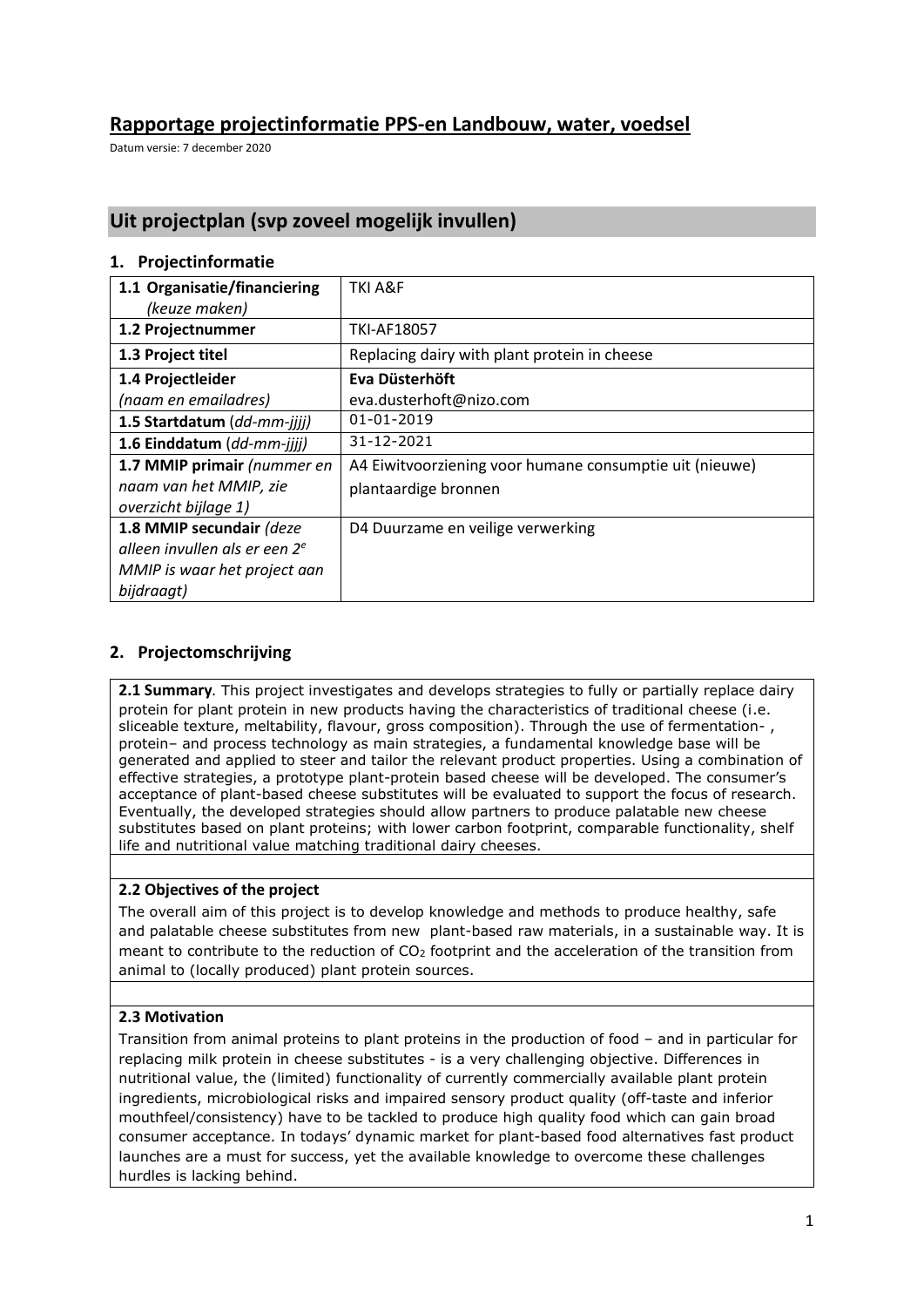#### **2.4 Results**

- The project will deliver a knowledge base: how fermentation, protein technology and smart processing can be applied to deliver nutritionally comparable, palatable, safe and sustainable plant protein-based cheese substitutes.
- The insights and strategies developed will be exemplified with pilot scale prototype products.
- For the various research lines, small scale model systems will be set up to allow efficient screening and versatile testing and product characterization.
- The results of each work package will be presented in confidential reports to consortium partners. For dissemination of main findings to public, poster presentations, lectures at relevant congresses, publications in scientific and /or popular journals will be prepared.

# **Jaarrapportage (svp ook laatste jaar invullen)**

#### **3. Status project**

| 3.1 Status project   | Project is delayed by approx. 3 months. due to COVID related working     |
|----------------------|--------------------------------------------------------------------------|
|                      | restrictions and personnel at NIZO and HAS                               |
| 3.2 Information      | Delay caused by COVID-related working restrictions (laboratory capacity) |
| incl. envisaged      | and incidental personnel shortage.                                       |
| changes compared     | The consortium expects to conduct the main work-programme by             |
| to original workplan | extending the run time with approx. 3 months. In addition, also in       |
|                      | response to intermediate results from a market study, focus in the work  |
|                      | programme was shifted more to fully plant protein based systems. In      |
|                      | exchange, investigations into hybrid (dairy-plant based) systems will be |
|                      | less comprehensive.                                                      |
|                      |                                                                          |

#### **4. Achievements 2020**

#### **Short description of research results and their contribution to MMIPs (2.2)**

- A versatile model system (WP3) was set up and protocols for lab/pilot scale preparation of prototype cheese mimics were delivered.
- Screening of microbial strains (WP2) for fermentation steps in the envisaged product concepts was accomplished. Large diversity in relevant metabolic activities was found (e.g. acidification, enzyme activities, flavour compound formation/off flavour removal), indicating the potential of beneficially applying fermentation as constituent of "green" and "natural" processing step.
- Using selected strains of lactic acid bacteria and their combinations, the effects on acidification, flavour formation or off flavour removal, and on consistency of plant protein-based cheese substitutes were explored as function of time (WP5 fermentation technology). Product differentiation based on starter/strain selection was proven. These studies will be proceeded and extended into 2021. Genome sequences were determined for relevant strains. Using advanced Bio IT techniques, gene-trait matching studies are ongoing into 2021. These will allow to further exploit the large diversity encountered for targeted selection (e.g. for flavour/texture – or anti-microbial activity related metabolic pathways)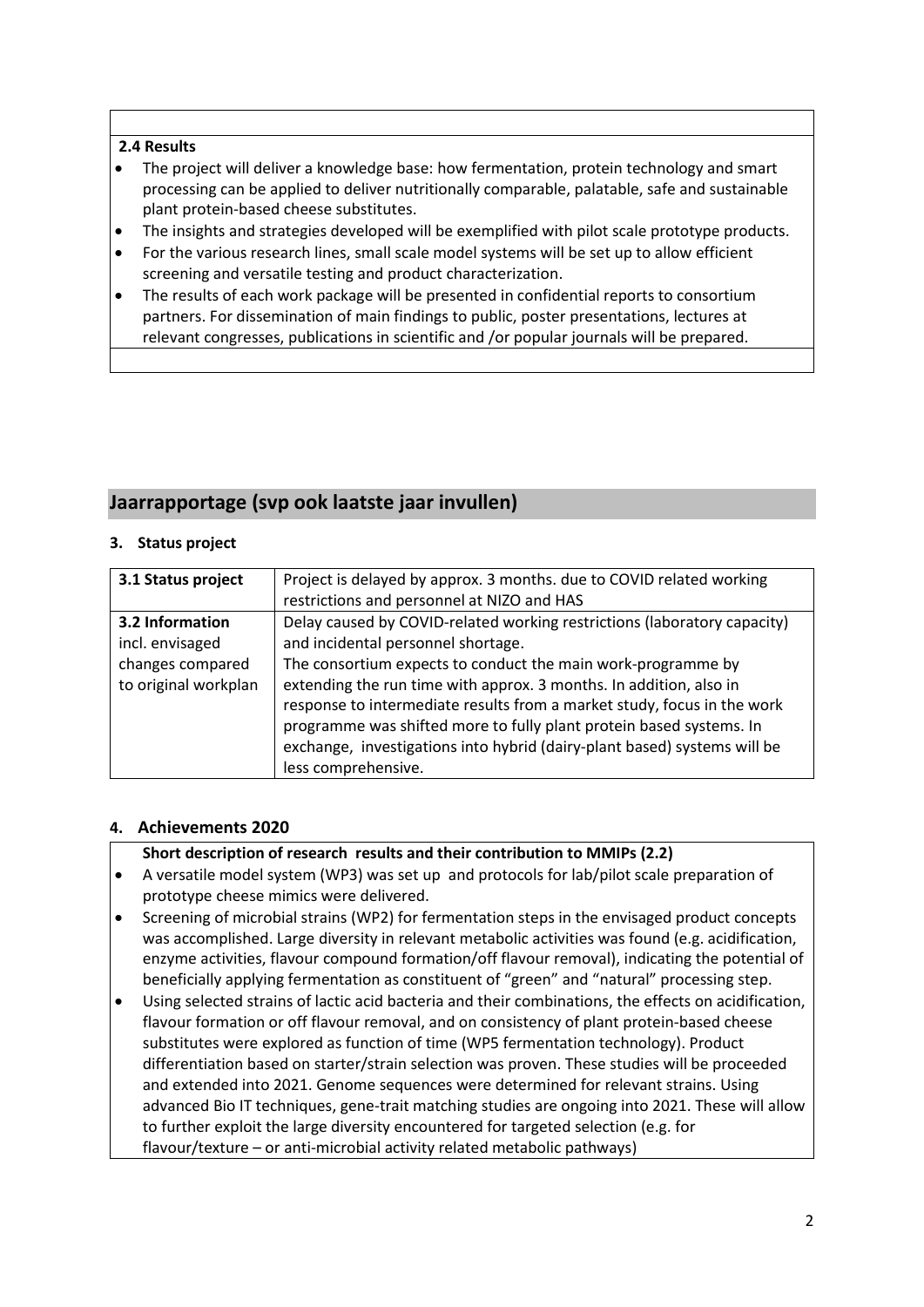- Promising plant protein raw materials were selected and used for exploration of different protein technology strategies (WP4). The findings show possibilities to enhance the required functionality of plant-protein raw materials (e.g. by raw material pre-treatment, reaction conditions, enzymic treatment). This contributes to broadening their application for production of palatable and safe food. Likewise, the limits of currently available protein sources to fully mimic the consistency and performance of dairy cheeses were shown, and causes revealed. Strategies for steering relevant properties will be further investigated in 2021.
- **4.1 Deliverables** In 2020, three internal interim reports were made for work packages that were completed or which extend over more than 1 year.

### **4.3 Communication (lists)**

4.3.1 Scientific articles doi (*Digital Object Identifiers)*

4.3.2 Reports /articles in journals (other than internal, see 4.1)

4.3.3 Other communications

- Poster contribution at NIZO-Elsevier "Plant protein functionality conference", oct. 2020

- Keynote lecture comprising results of fermentation technology (WP2) at NIZO-Elsevier "Plant protein functionality conference", oct. 2020

**4.4 Other results**: techniques, apparatus, methods

**4.5 Projectwebsite:** adress, if applicable

# **Final Reporting**

## **5. TRL bij afsluiting van een project**

Technology Readiness Level (TRL) van de technologie bij afsluiting van het project. Er zijn twee indicatoren die verschillen in detailniveau. Vul zo mogelijk het detailniveau in. Als dat niet mogelijk is, vul dan de hoofdcategorie in.

| 5.1 Hoofdcategorie (keuze maken)                  | Fundamenteel onderzoek (TRL 1-3)     |
|---------------------------------------------------|--------------------------------------|
|                                                   | Industrieel onderzoek (TRL 4-6)      |
|                                                   | Experimentele ontwikkeling (TRL 7-9) |
| 5.2 Detailcategorie bij start van het project (in |                                      |
| cijfers, nummer van de betreffende categorie,     |                                      |
| zie bijlage voor toelichting)                     |                                      |
| 5.3 Detailcategorie bij afsluiting van het        |                                      |
| project                                           |                                      |

## **6 Status project bij afronding**

| <b>Status project</b> (keuze maken) | 1. Het project is afgerond conform de oorspronkelijk scope. Alle |
|-------------------------------------|------------------------------------------------------------------|
|                                     | mijlpalen zijn behaald.                                          |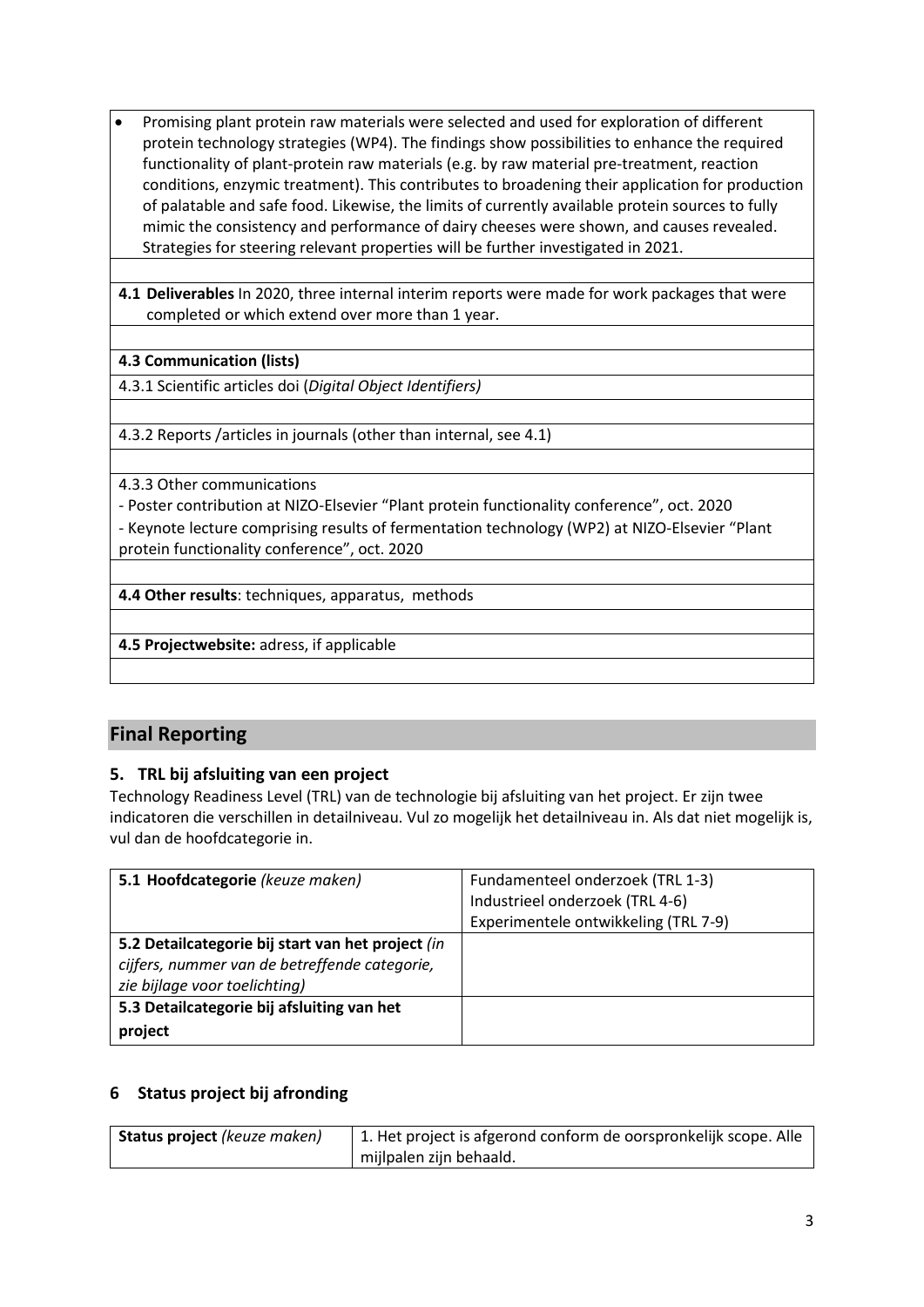| 2. Het project is naar tevredenheid afgerond, maar de inhoud |
|--------------------------------------------------------------|
| van de mijlpalen is gewijzigd.                               |
| 3. Het project is niet afgerond en definitief afgesloten.    |

## **7 Output over het hele project**

|           |                                                                             | aantal |
|-----------|-----------------------------------------------------------------------------|--------|
| 7.1       | Aantal gerealiseerde wetenschappelijke publicaties                          |        |
|           | gepubliceerde artikelen in peer-reviewed journals                           |        |
| 7.1 lijst | Zie lijst onder 4.3.1 voeg evt. artikelen uit eerdere jaren toe (incl. doi) |        |
| 7.2       | Aantal verwachte wetenschappelijke publicaties                              |        |
|           | publicaties waarvan verwacht wordt dat ze gepubliceerd zullen worden        |        |
|           | in een peer-reviewed journal                                                |        |
| 7.2 lijst |                                                                             |        |
| 7.3       | Aantal gerealiseerde niet-wetenschappelijke publicaties                     |        |
|           | rapporten, vakbladartikelen                                                 |        |
| 7.3 lijst | Zie lijst onder 4.3.2 voeg evt. publicaties uit eerdere jaren toe           |        |
| 7.4       | Aantal aangevraagde patenten                                                |        |
|           | Het aantal patenten die op basis van onderzoek uit het project zijn         |        |
|           | aangevraagd                                                                 |        |
| 7.4 lijst | Geef van elk patent de doi, wanneer beschikbaar                             |        |
| 7.5       | <b>Aantal verleende licenties</b>                                           |        |
|           | Het aantal verleende licenties die op basis van onderzoek uit het           |        |
|           | project zijn verleend                                                       |        |
| 7.5 lijst |                                                                             |        |
| 7.6       | <b>Aantal prototypes</b>                                                    |        |
|           | Het aantal gerealiseerde prototypes die op basis van onderzoek uit het      |        |
|           | project zijn ontwikkeld                                                     |        |
| 7.6 lijst |                                                                             |        |
| 7.7       | <b>Aantal demonstrators</b>                                                 |        |
|           | Het aantal gerealiseerde demonstrators die op basis van onderzoek uit       |        |
|           | het project zijn ontwikkeld                                                 |        |
| 7.7 lijst |                                                                             |        |
| 7.8       | Aantal spin-offs/ spin-outs                                                 |        |
|           | Het aantal spin-offs en spin-outs die op basis van onderzoek uit het        |        |
|           | project zijn voortgekomen.                                                  |        |
| 7.8 lijst |                                                                             |        |
| 7.9       | Aantal nieuwe of verbeterde producten/ processen/diensten                   |        |
|           | geïntroduceerd                                                              |        |
|           | Het aantal producten dat verbeterd of nieuw ontwikkeld is/wordt en          |        |
|           | het aantal processen en diensten die verbeterd of nieuw is op basis van     |        |
|           | onderzoek uit het project.                                                  |        |
| 7.9 lijst |                                                                             |        |

#### **8 Impact**

Impact betreft het verhaal van het project: een kwalitatieve omschrijving van hoe het project heeft bijgedragen aan de missies en/of het realiseren van economische kansen. Geef aan wat er met de ontwikkelde kennis/tools uit het project wordt gedaan. Geef een toelichting op de (bredere) bijdrage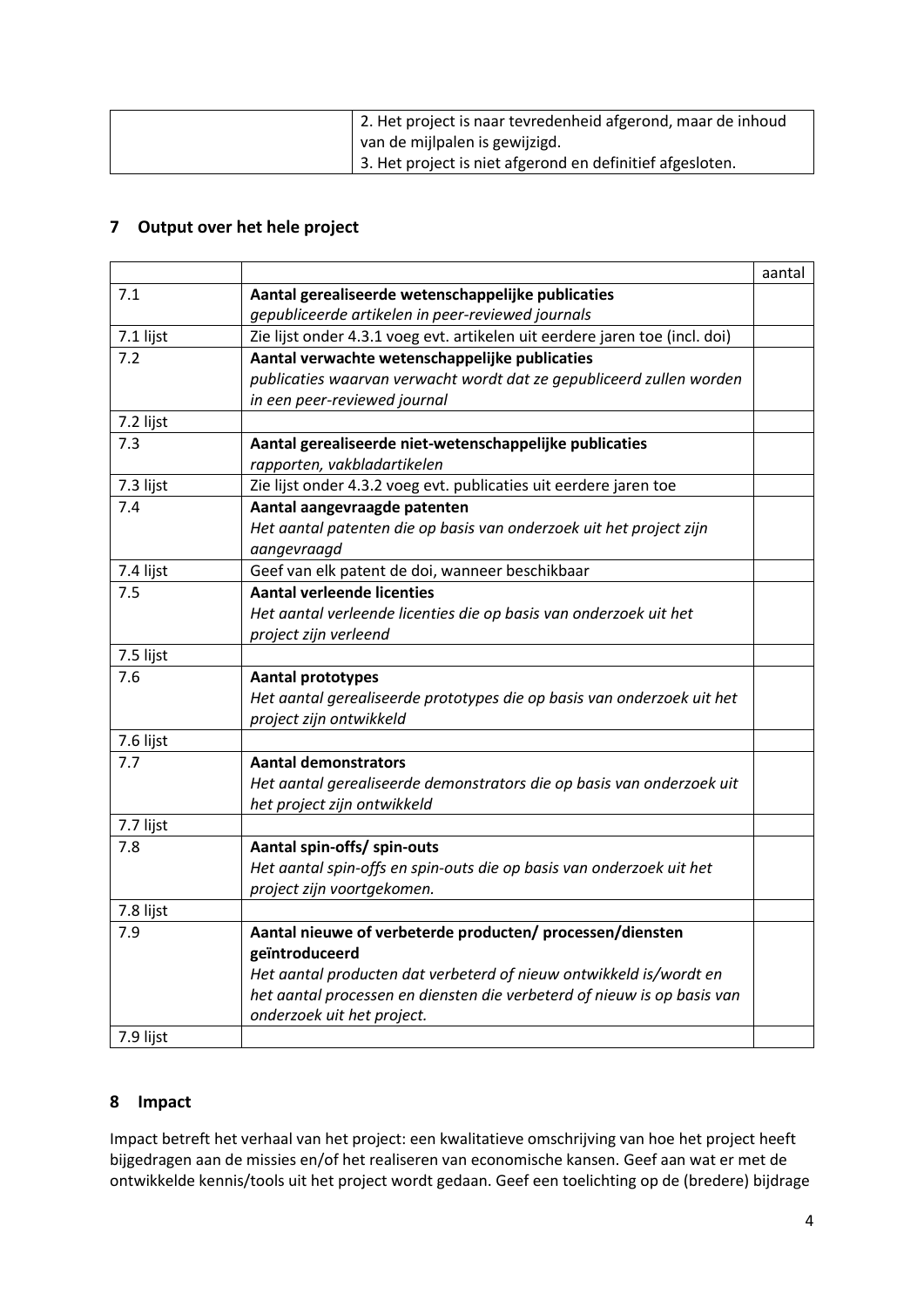van het project aan de maatschappelijke uitdaging, zoals verwoord in 1.4b. De genoemde impact kan bijvoorbeeld betrekking hebben op:

- Producten, concepten, kennis e.d. die door de partners in de praktijk worden toegepast (nu of op afzienbare termijn)
- een aansprekend voorbeeld dat onder de output (paragraaf 7) gerapporteerd is;
- (nieuw) inzicht in randvoorwaarden (buiten kennis&innovatie) die nodig zijn om de missiedoelen te realiseren (denk aan financiering, regelgeving, communicatie, etc).
- het bereiken van (nieuwe) partners en het versterken van opgebouwde netwerken;
- verbinding met (praktijkgericht) onderwijs en andere wijzen van disseminatie;

Geef een link naar de website van het project, video of infographic (indien van toepassing).

**Beschrijf de impact van het project,** *geef evt. ook een link naar de website van het project, een video of infographic (indien van toepassing)*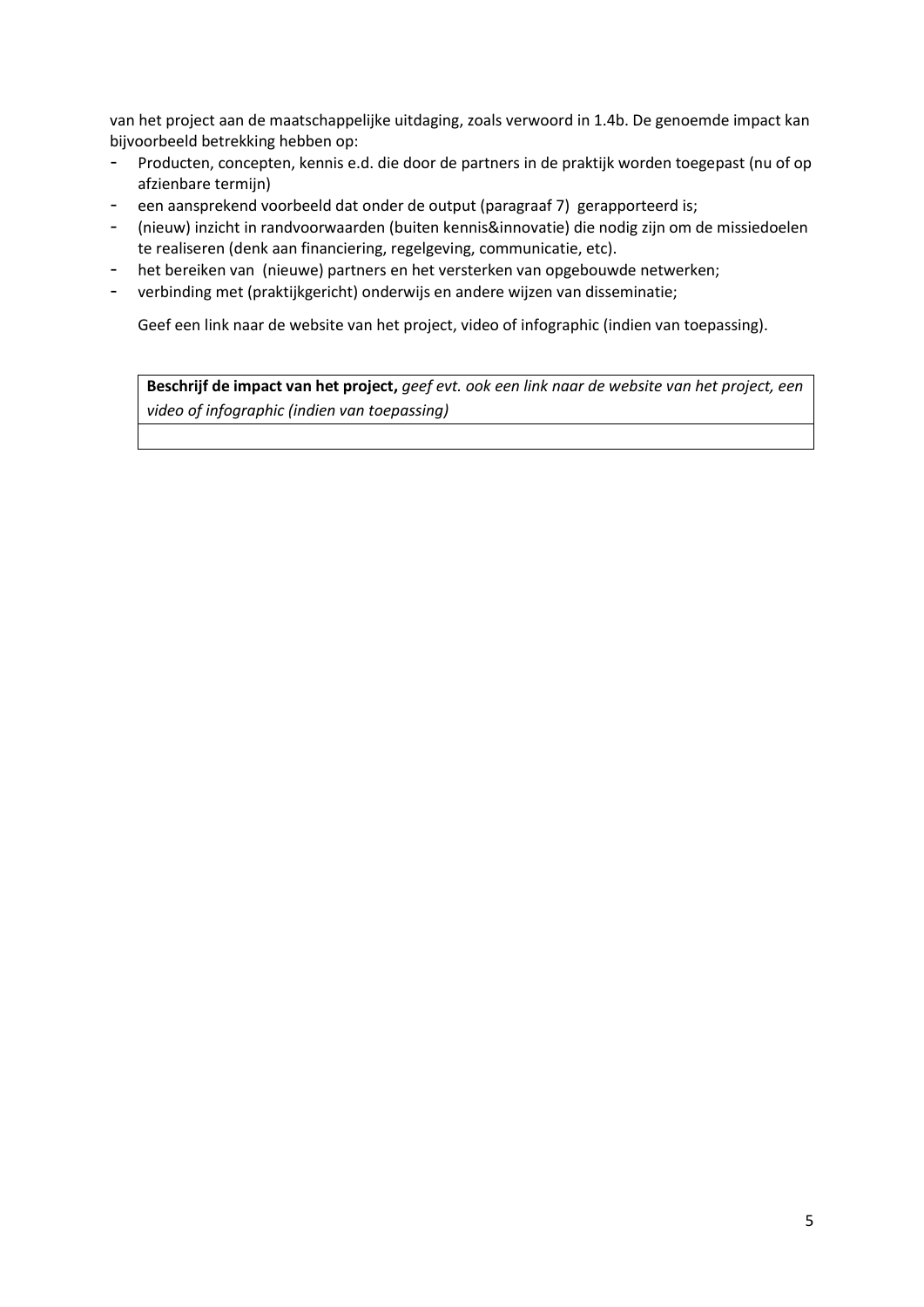# **Bijlage 1 MMIP's**

|      | KIA: Landbouw, water en voedsel                                                              |
|------|----------------------------------------------------------------------------------------------|
|      | A1 Verminderen fossiele nutriënten, water en stikstofdepositie                               |
|      | A2 Gezonde, robuuste bodem en teeltsystemen gebaseerd op agro-ecologie en zonder schadelijke |
|      | emissies naar grond- en oppervlaktewater                                                     |
|      | A3 Hergebruik zij- en reststromen                                                            |
|      | A4 Eiwitvoorziening voor humane consumptie uit (nieuwe) plantaardige bronnen                 |
|      | A5 Biodiversiteit in de kringlooplandbouw                                                    |
|      | B1 Emissiereductie methaan veehouderij                                                       |
|      | B2 Landbouwbodems, emissiereductie lachgas en verhoging koolstofvastlegging                  |
|      | B3 Vermindering veenoxidatie veenweide                                                       |
|      | B4 Verhoging vastlegging koolstof in bos en natuur                                           |
|      | B5 Energiebesparing, -productie en -gebruik                                                  |
|      | B6 Productie en gebruik van biomassa                                                         |
|      | C1 Klimaatbestendig landelijk gebied voorkomen van wateroverlast en watertekort              |
|      | C2 Klimaatadaptieve land- en tuinbouwproductiesystemen                                       |
|      | C3 Waterrobuust en klimaatbestendig stedelijk gebied                                         |
| MMIP | C4 Verbeteren waterkwaliteit                                                                 |
|      | D1 Waardering van voedsel                                                                    |
|      | D2 Gezonde voeding een makkelijke keuze                                                      |
|      | D3 Veilige en duurzame primaire productie                                                    |
|      | D4 Duurzame en veilige verwerking                                                            |
|      | <b>E1 Duurzame Noordzee</b>                                                                  |
|      | E2 Natuur-inclusieve landbouw, visserij en waterbeheer in Caribisch Nederland                |
|      | E3 Duurzame rivieren, meren en intergetijdengebieden                                         |
|      | E4 Overige zeeën en oceanen                                                                  |
|      | E5 Visserij                                                                                  |
|      | F1 Verduurzamen en kostenbeheersing uitvoeringsprojecten waterbeheer                         |
|      | F2 Aanpassen aan versnelde zeespiegelstijging en toenemende weersextremen                    |
|      | F3 Nederland Digitaal Waterland                                                              |
|      | F4 Energie uit water                                                                         |
|      | ST1 Smart Agri-Horti-Water-Food                                                              |
|      | ST2 Biotechnologie en Veredeling                                                             |